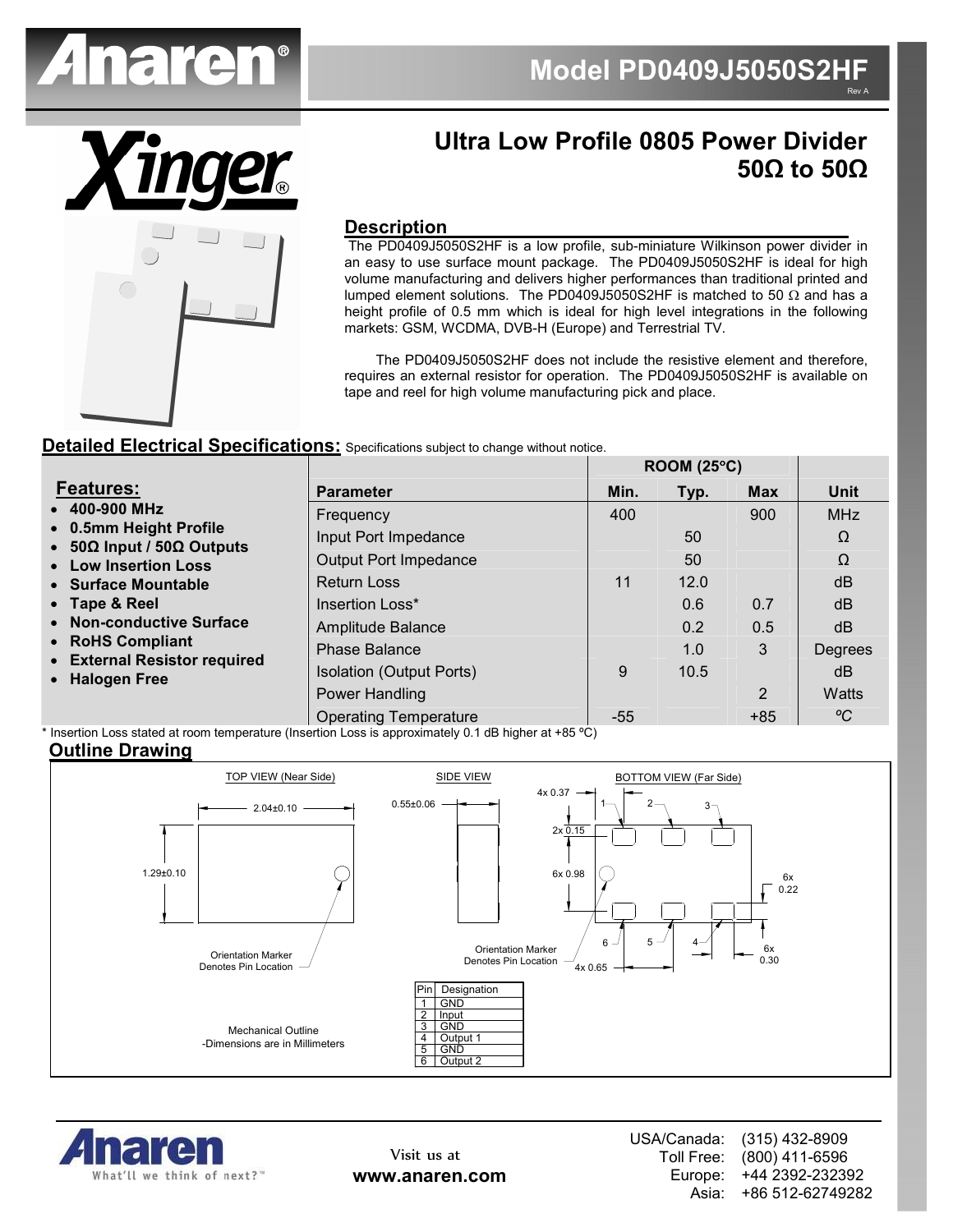

## **Typical Broadband Performance: 10 MHz. to 8.0GHz.**





Visit us at **www.anaren.com** USA/Canada: Toll Free: Europe: Asia: (315) 432-8909 (800) 411-6596 +44 2392-232392 +86 512-62749282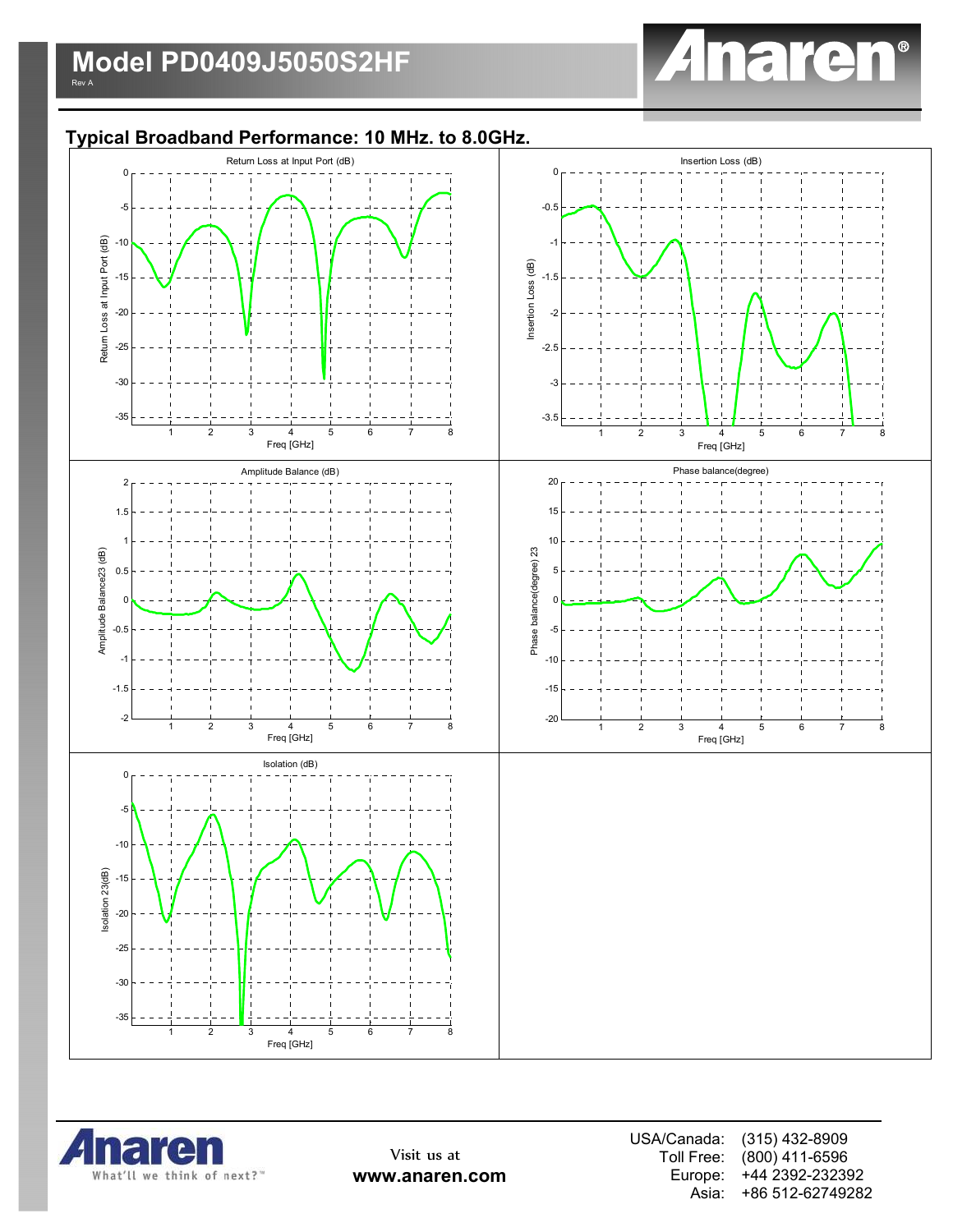

# **Model PD0409J5050S2HF**

Rev A

### **Typical Performance: 300 MHz. to 1000 MHz.**





Visit us at **www.anaren.com** USA/Canada: Toll Free: Europe: Asia: (315) 432-8909 (800) 411-6596 +44 2392-232392 +86 512-62749282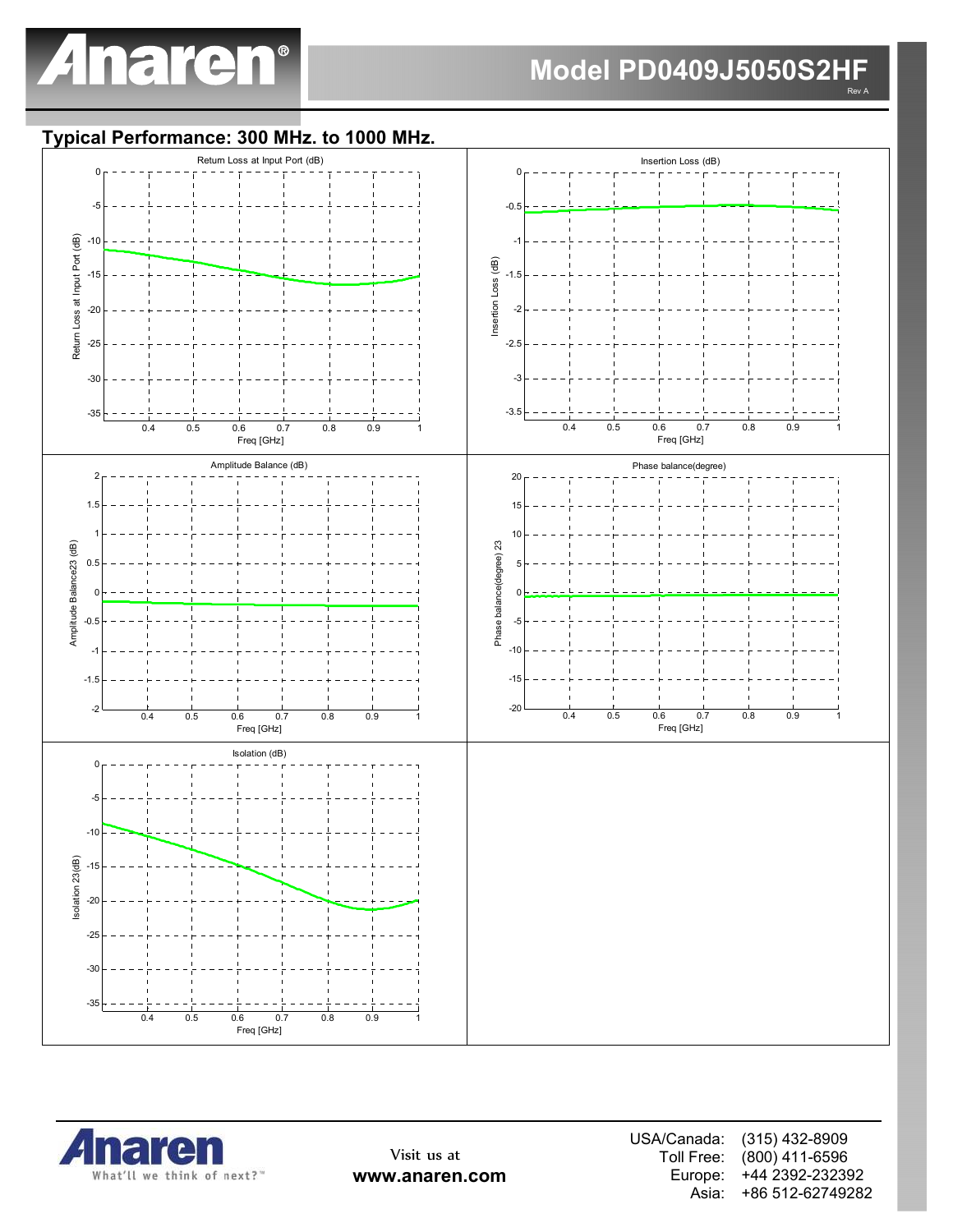

## **Mounting Configuration:**

In order for Xinger surface mount components to work optimally, the proper impedance transmission lines must be used to connect to the RF ports. If this condition is not satisfied, insertion loss, Isolation and VSWR may not meet published specifications.

All of the Xinger components are constructed from organic PTFE based composites which possess excellent electrical and mechanical stability. Xinger components are compliant to a variety of ROHS and Green standards and ready for Pb-free soldering processes. Pads are Gold plated with a Nickel barrier.

An example of the PCB footprint used in the testing of these parts is shown below. In specific designs, the transmission line widths need to be adjusted to the unique dielectric coefficients and thicknesses as well as varying pick and place equipment tolerances. In addition, since the PD0409J5050S2HF is a Wilkinson power divider, an external 0603 100Ω resistor must be mounted in locations R1 as shown in the Figure below.

#### **Pad Footprint w/ 0603 Resistor Locations**



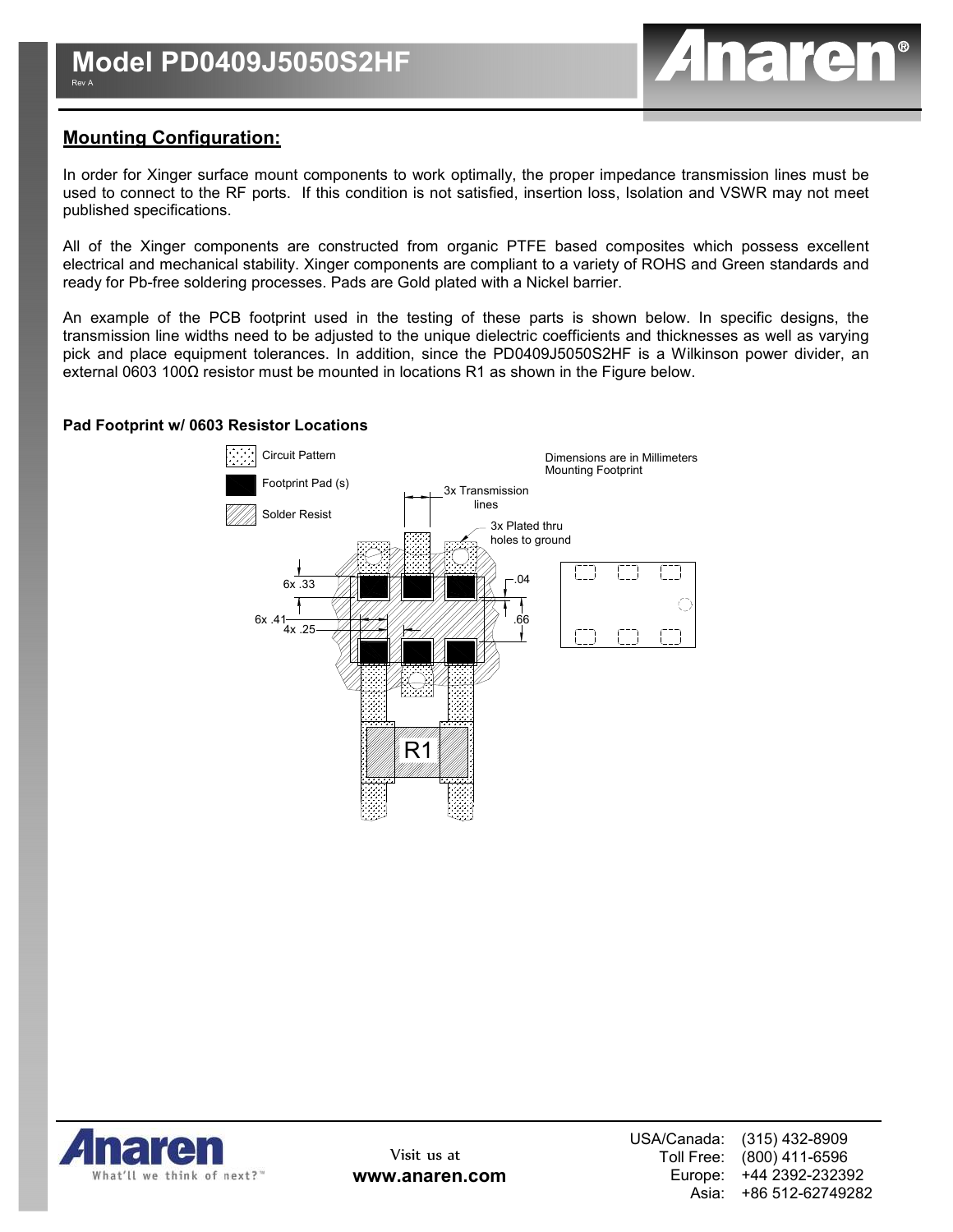

## **Packaging and Ordering Information**

Parts are available in reels and are packaged per EIA 481-2. Parts are oriented in tape and reel as shown below. Minimum order quantities are 4000 per reel. See Model Numbers below for further ordering information.